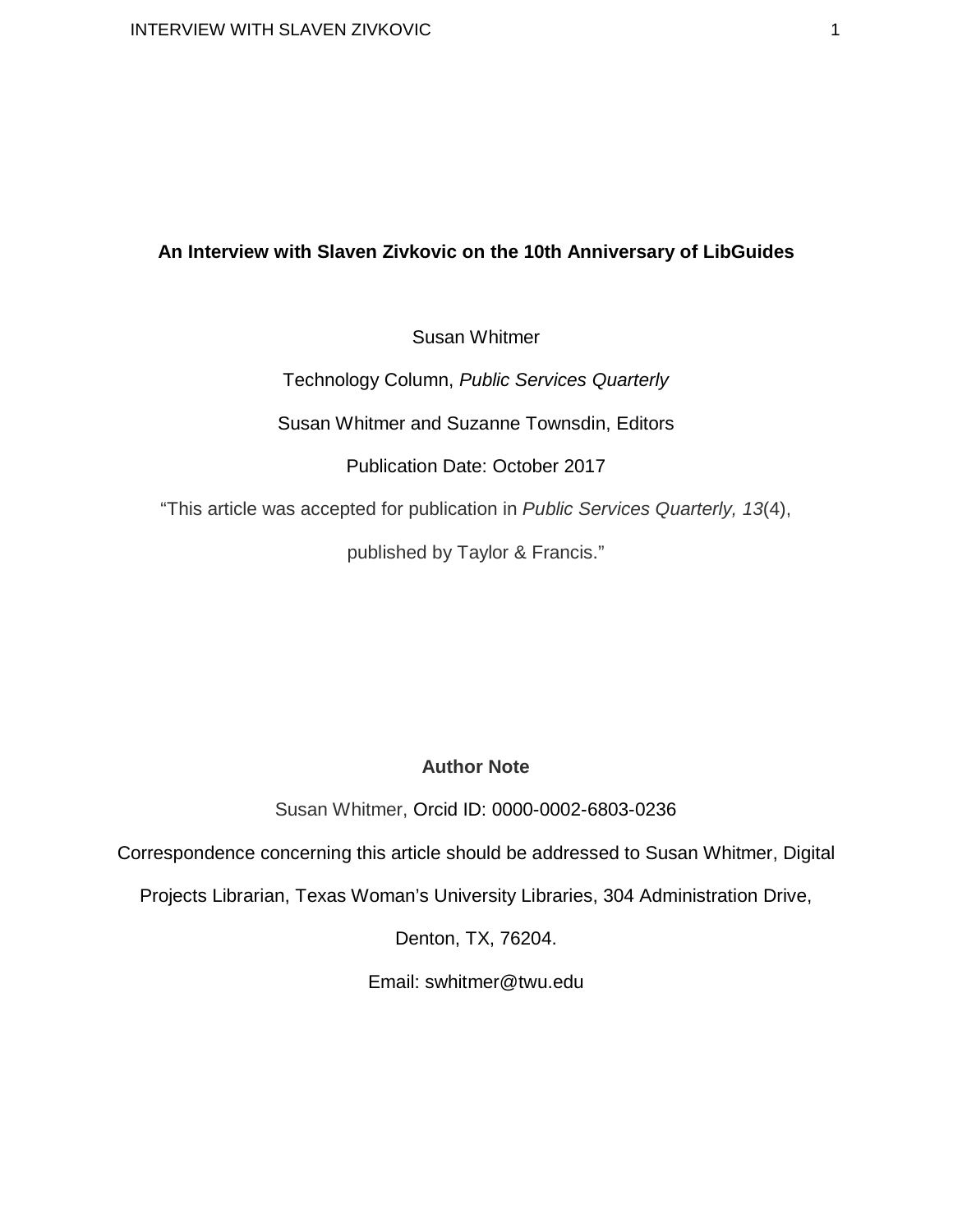### **An Interview with Slaven Zivkovic on the 10th Anniversary of LibGuides**

Slaven Zivkovic, an entrepreneur with a history of library innovations, headed the team that created LibGuides in 2007. LibGuides are websites that librarians and library staff design to help library users locate sources of information for a subject or a class. Zivkovic was a library assistant during his undergraduate years at Santa Clara University, the Jesuit University in Silicon Valley (Springshare, 2017). Zivkovic is also a co-founder of Docutek Information Systems, which created the industry's first electronic reserve system, ERes. He also led the development of one of the first virtual reference systems, VRLplus ("New & noteworthy" 2007).

In celebration of the 10th anniversary of LibGuides, I interviewed Mr. Zivkovic to learn about the evolution of LibGuides and what we might expect in the future. As an instruction and reference librarian for the humanities, I find LibGuides useful tools to teach library instruction for my subject areas. LibGuides also help me assist students who are looking for sources in subjects that are outside my field.

**Susan Whitmer (SW): Your first library job was as an assistant at Santa Clara University during your undergraduate years. What interested you about working in the library? What challenges did you encounter?**

**Slaven Zivkovic (SZ):** Libraries were always part of my life. My mom was a K-12 librarian and our home was always packed with books so the libraries were always a place that felt kind of like home to me. When I landed at Santa Clara and enrolled in a work-study program there was a questionnaire I had to fill out about my skills, desired places to work etc. Naturally, I picked the library as the top desired location and fortunately for me I was an engineering major so I had technical/computer skills.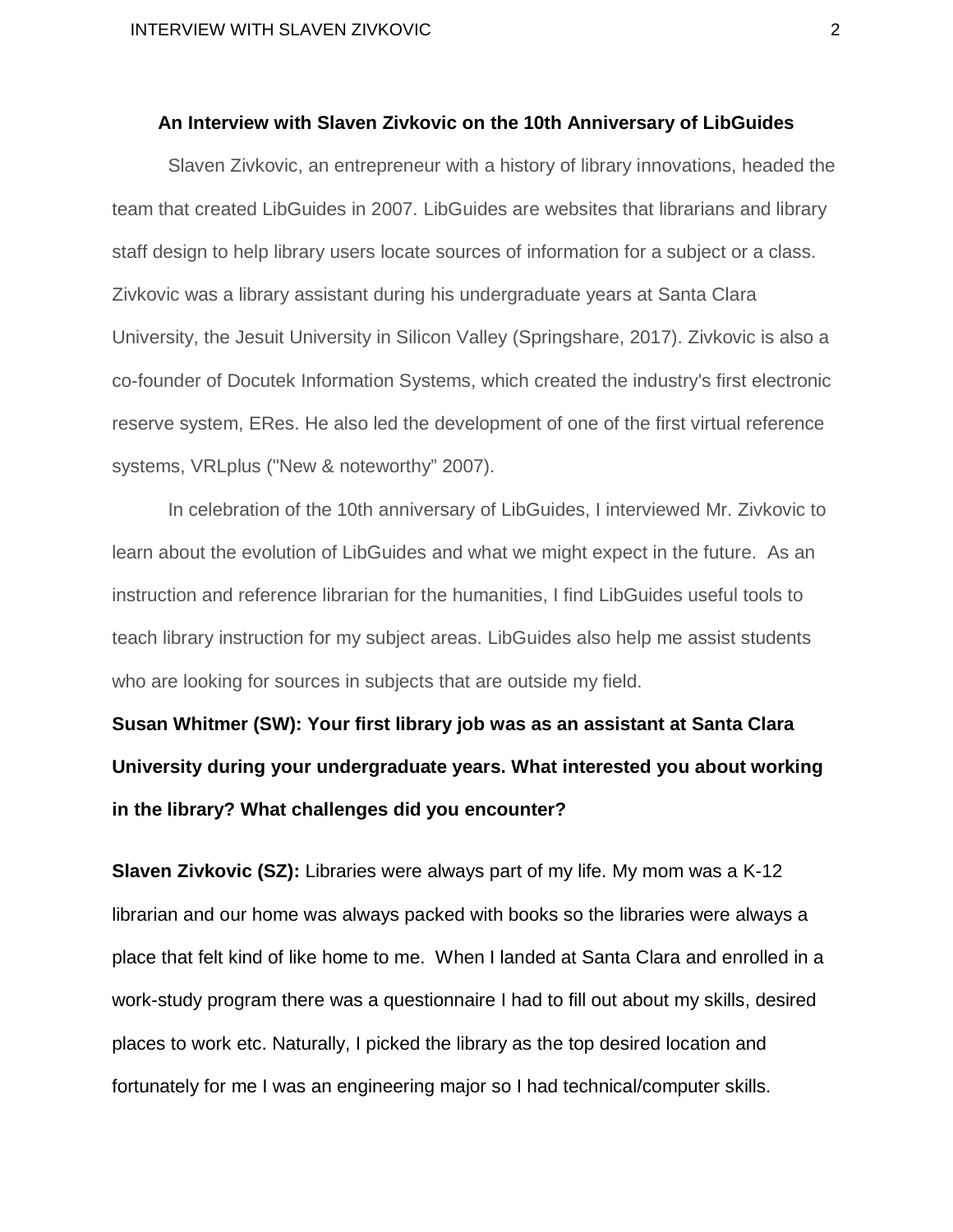The system librarian at SCU Library, Fred Gertler, interviewed me and we hit it off great right away. The rest, as they say, is history. I was so glad to be spending time in the library and helping librarians and students with technical issues they encountered. As far as challenges, to be honest I can't really think of any – it was a dream job for me as a student so I don't remember any difficulties or issues – I truly enjoyed every day spent there.

# **SW: LibGuides and the industry's first electronic reserve system, ERes, are major innovations, are there minor innovations that you personally or as a team member developed?**

SZ: While at Docutek in the late 90s we also developed one of the firsts (possibly the first?) Virtual Reference System – Docutek VRLPlus. It was one of the early platforms that helped librarians to help remote patrons – included things like co-browsing and real-time chat widget.

**SW: Who were the early adopters to LibGuides? It looks like medical libraries and medical librarians have many guides. Is the academic medical field the most enthusiastic user of LibGuides?**

SZ: We're very fortunate that LibGuides has found utility at so many different libraries. While medical (and law) are certainly big users, the largest percentage of our user base and the most enthusiasm comes from traditional academic/undergraduate libraries. This is also who our core audience is and where everything started – our first/early adopters came from the academic libraries space. It is also the market that we were most familiar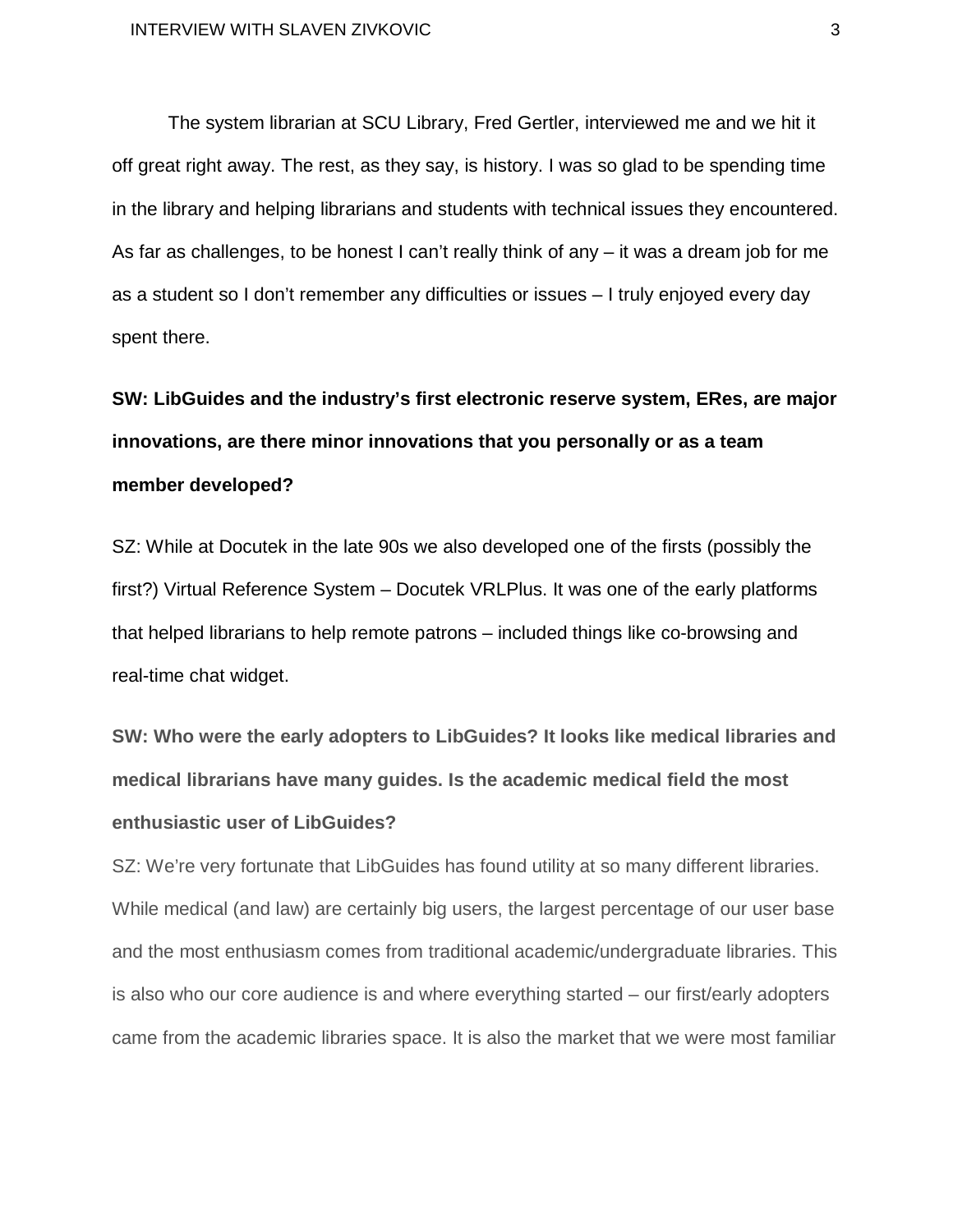with early on because I have worked with hundreds of academic libraries at my previous job.

**SW: LibGuides are useful as a library instruction tool. I work with faculty to create LibGuide pages that list sources for specific assignments and sources for general course-specific items. Has Springshare done research on the ideal number of sources per page or per LibGuide.**

**SZ:** We are a small team and there are always so many things for us to do. Doing more in-depth analysis of LibGuides content, structure, etc. is on our to-do list because we'd love to do a deep dive and then share the analysis with our community to help them create more impactful content and guides. If there are librarians out there who would like to help and make this into their research project please don't hesitate to reach out to us :) We collaborate with our clients on so many cool projects, and we'd love to work with them on this idea too. So, thanks for asking this question, Susan.

**SW: Did Springshare foresee LibGuides being the industry standard for library subject guides?**

**SZ**: That was our goal so I'm thrilled that we were able to achieve it. We wanted to provide a simple, easy to use, and effective platform for librarians – who are the original content curators – to be able to create these subject and course guides. We wanted to address the situation where the librarians either have to become experts in html programming or have to hand off the work to IT staff in order to create useful and engaging content.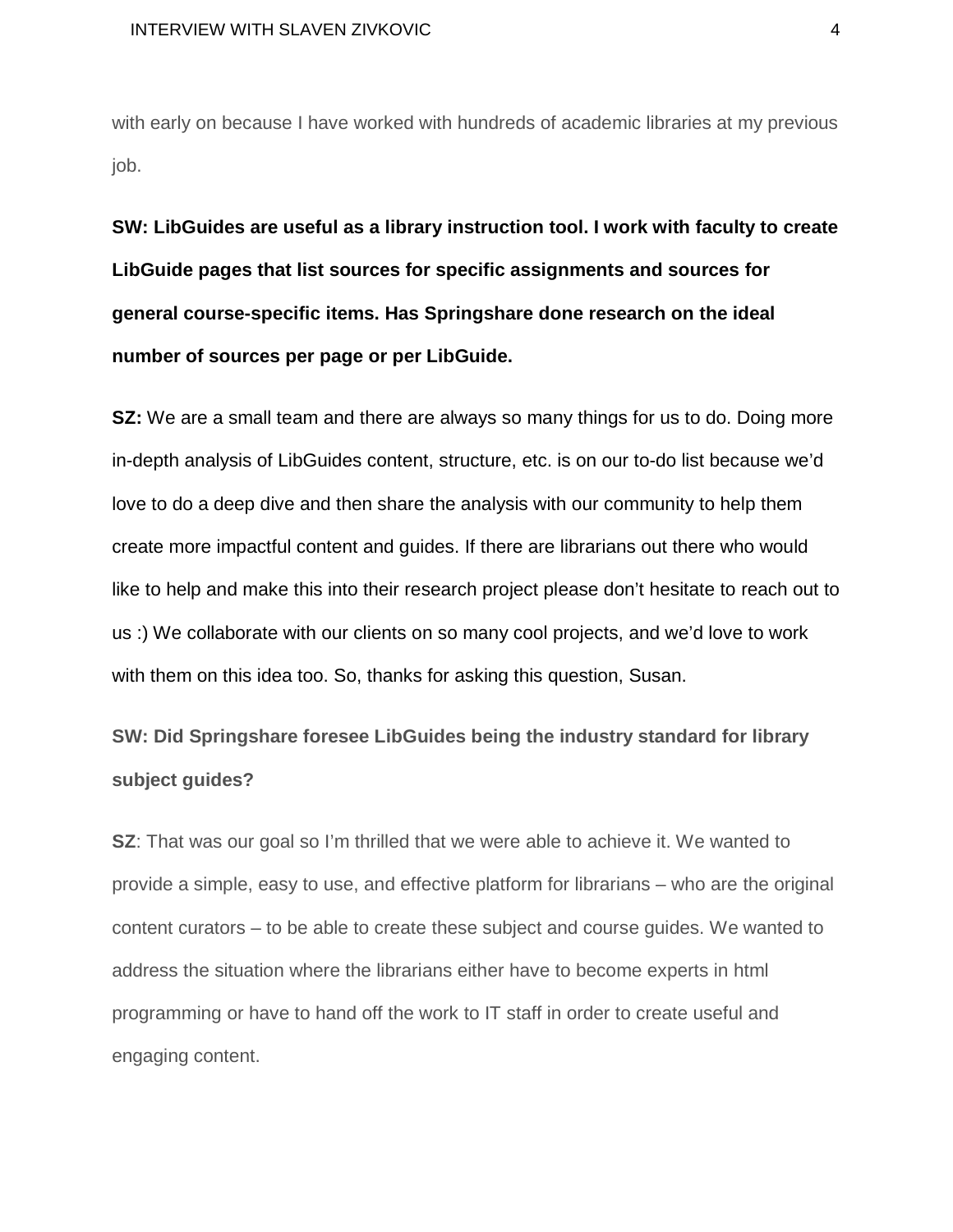**SW: How did you come up with the idea of collaboration between organizations? I found this feature useful when I created my first LibGuide while I was at UNT, a Google Guide. I based it on a Princeton Google Guide**

**SZ**: The library profession is all about sharing – sharing of resources, sharing of knowledge… so while I'd love to claim that this idea of collaboration when creating guides and guide sharing/reuse was our original idea, it really wasn't. This is something that librarians were/are already doing in all other aspects of their profession and all we did is applied the concept of sharing and collaboration to the idea of curating content and creating subject guides. The cloud-hosting nature of LibGuides made this an easy proposition from the technical perspective. Since all guides for all institutions live in a cloud, it is relatively easy to "connect them" in the community, so to speak.

# **SW: Is there one organization that does LibGuides best? Can you provide an example or examples of great guides?**

**SZ:** There are so many – we have always had a "Community" LibGuides site where we indexed all share-able guides and made some "favorites". Recently we revamped the community site so now it's better and easier to use than ever. Head to http://community.libguides.com and you will find a section of "Springy Picks" with so many great examples of guides of all kinds and for all purposes.

**SW: Can you provide examples of organizations that utilize LibGuides for something other than library instruction and library sources?**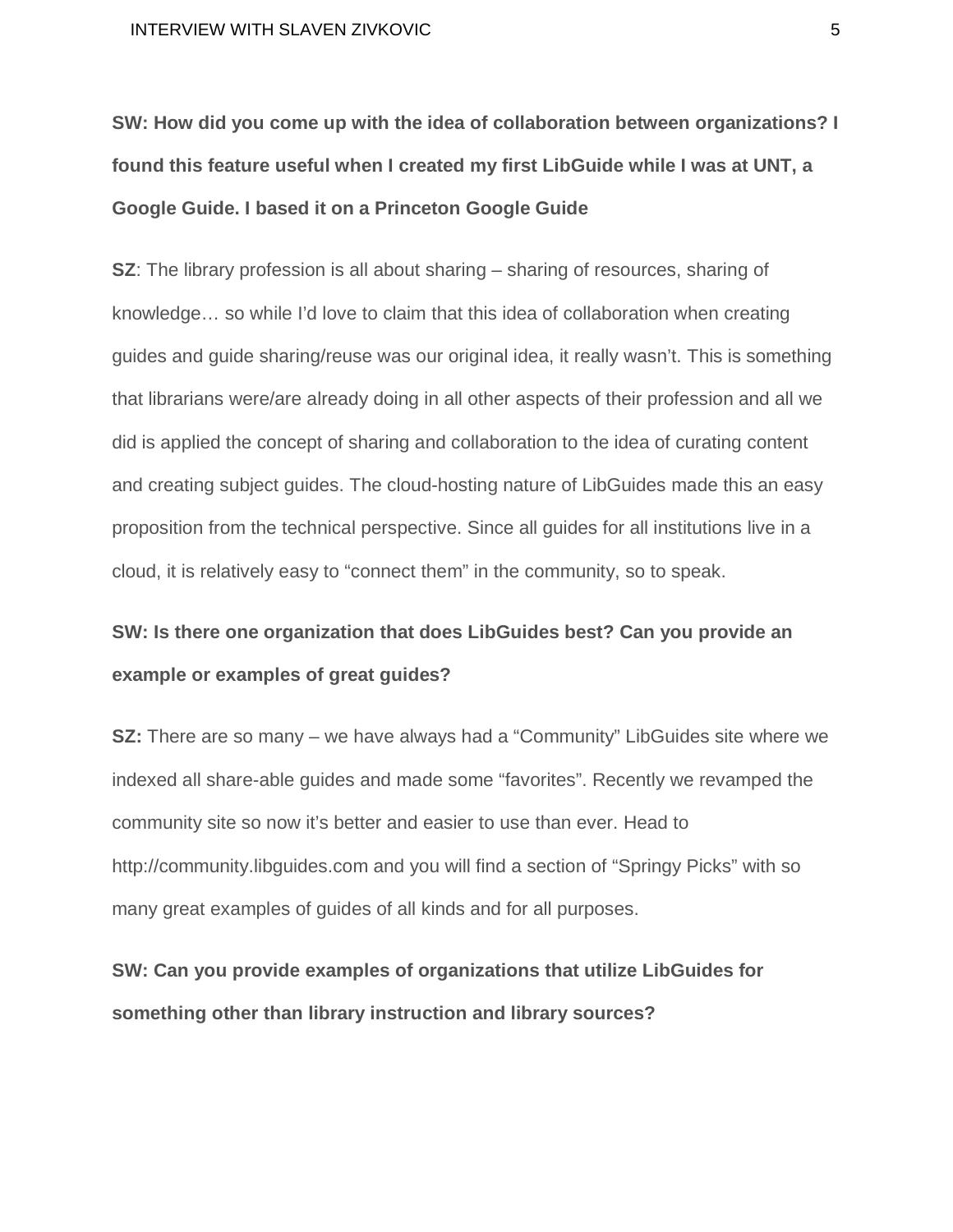**SZ:** A fair amount of our clients use LibGuides to maintain their entire website. It's a great solution (and very affordable too) – you can use templates to create your customized look and updating the website content is as easy as creating guides. This makes LibGuides CMS a very effective website solution. To see some great examples of LibGuides as a website you can head to [http://community.libguides.com](http://community.libguides.com/) and under Springy Picks select "LibGuides as website" category.

We also have an increasing number of libraries who use LibGuides as an intranet. If you think about it, it's just as useful as an intranet solution as it is for public guides – a great storage mechanism for all work-related content, discussions, news, updates… and with the IP protections and security it's easy to limit access to only authorized staff. This IP protections and security is also a reason why I can't list any examples for you to take a look at, sorry.

**SW: I'm thinking about the lone librarian at a remote location who becomes the LibGuides Administrator by default. How does a non-technical person become a LibGuides Administrator?**

**SZ:** We do our best to make it easy for non-techies to master LibGuides quickly. It's important to remember that a big part of what made us successful is not just LibGuides software but also our now-legendary customer service approach. I am thrilled that our tools are being used at thousands of libraries far and wide but what makes me most proud is the fact that we have built an amazing reputation in the library industry as the most customer-friendly library software vendor, bar none.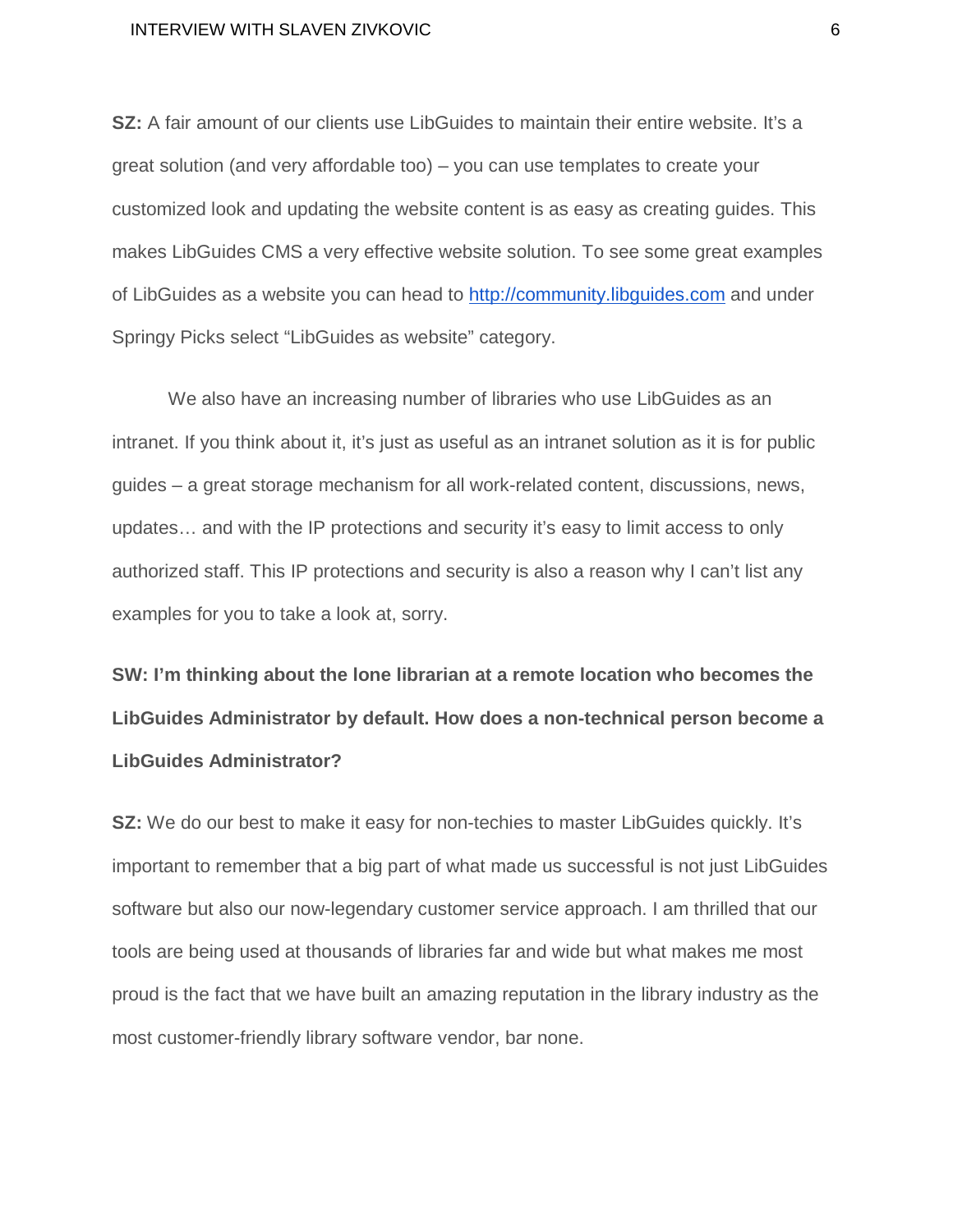Our support crew is always ready to jump in and help with any questions, we have weekly free webinars that any LibGuides user (and admin) is welcome to attend – as many as they need, and we have an ever-increasing library of help guides, help videos, etc. that are all available on-demand (and always free, of course). So, the lone librarian at a remote location is never alone in Springshare community – our support crew is always ready to help, our training sessions are conducted online via webinars so distance is never a problem, and our library of help and support content is just a click away. Oh, and one more thing – how could I forget – the Springshare Lounge! Springshare Lounge is our user community that every LibGuides admin (and LibGuides user) is encouraged to join – there is discussion about best practices, tips and tricks from fellow librarians etc. The Lounge is a valuable – and useful - resource for the entire community.

**SW: The major difference between LibGuides 1.0 and LibGuides 2.0 is the ability of guides to reformat for any device. Please explain the reason for the upgrade and other major differences between LibGuides 1.0 and 2.0.**

**SZ:** When LibGuides v1 came out – back in 2007, mobile web didn't really exist. In fact, as I type this I realize that this is the same year that the first iPhone was introduced. So, after many years of v1 development we kind of hit the wall in terms of usability of v1 because the entire infrastructure of v1 was made when mobile web and tablets, etc., didn't even exist. LibGuides v2 was born out of the need for LibGuides to keep up with the changing times of how users view content – mobile friendly, device/screen agnostic, usable and accessible. *Editor's note: Device/screen agnostic means anything that is designed to work across platforms.*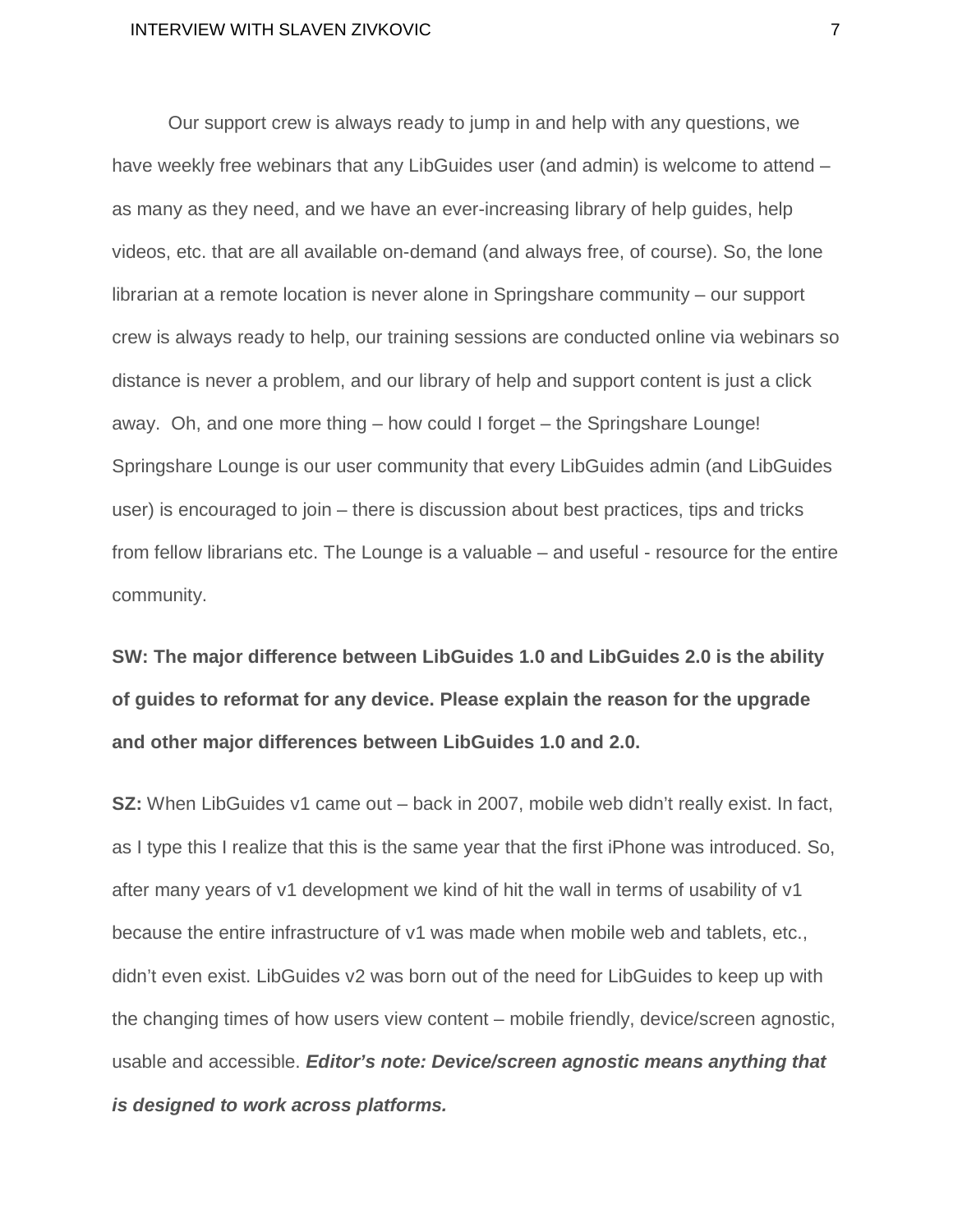Accessibility is also a major difference between v1 and v2. By coding LibGuides (v2) using bootstrap and the most recent HTML standards we were able to take advantage of the web accessibility tools and standards that simply weren't available in a pre-2010 web. We also made numerous improvements to speed and increased capacity of the system due to the huge advancements in database technology, cloud storage etc. In short, LibGuides v2 is a modern web app built on top of the modern web standards which for the most part did not exist (or were not mature enough) when we sat down to write the original iteration of LibGuides, i.e. LibGuides v1.

**SW: LibGuides version 2 introduced assets. As I understand assets, they are reusable items that can be tracked for statistical purposes. How do you describe assets?**

**SZ:** Correct, LibGuides v2 introduced assets both for the purpose of tracking/statistics and for the purpose of reuse. Any piece of content you add to LibGuides v2 is an asset and can be reused anywhere else in the system (or in the community at large, if you give it such access permissions). So, regardless of whether you are adding a new link from a specific guide page, or from the main admin/system asset page, this link can then be reused anywhere else.

## **SW: Are there any LibApps/LibGuides products that failed? If so, please explain.**

**SZ:** As a small company with limited resources we don't have a lot of room for product failures i.e. we can't really afford to spend a lot of time developing products which ultimately do not work out. So we do a lot of background research on the needs of libraries and actively engage in conversations with our librarians in terms of what they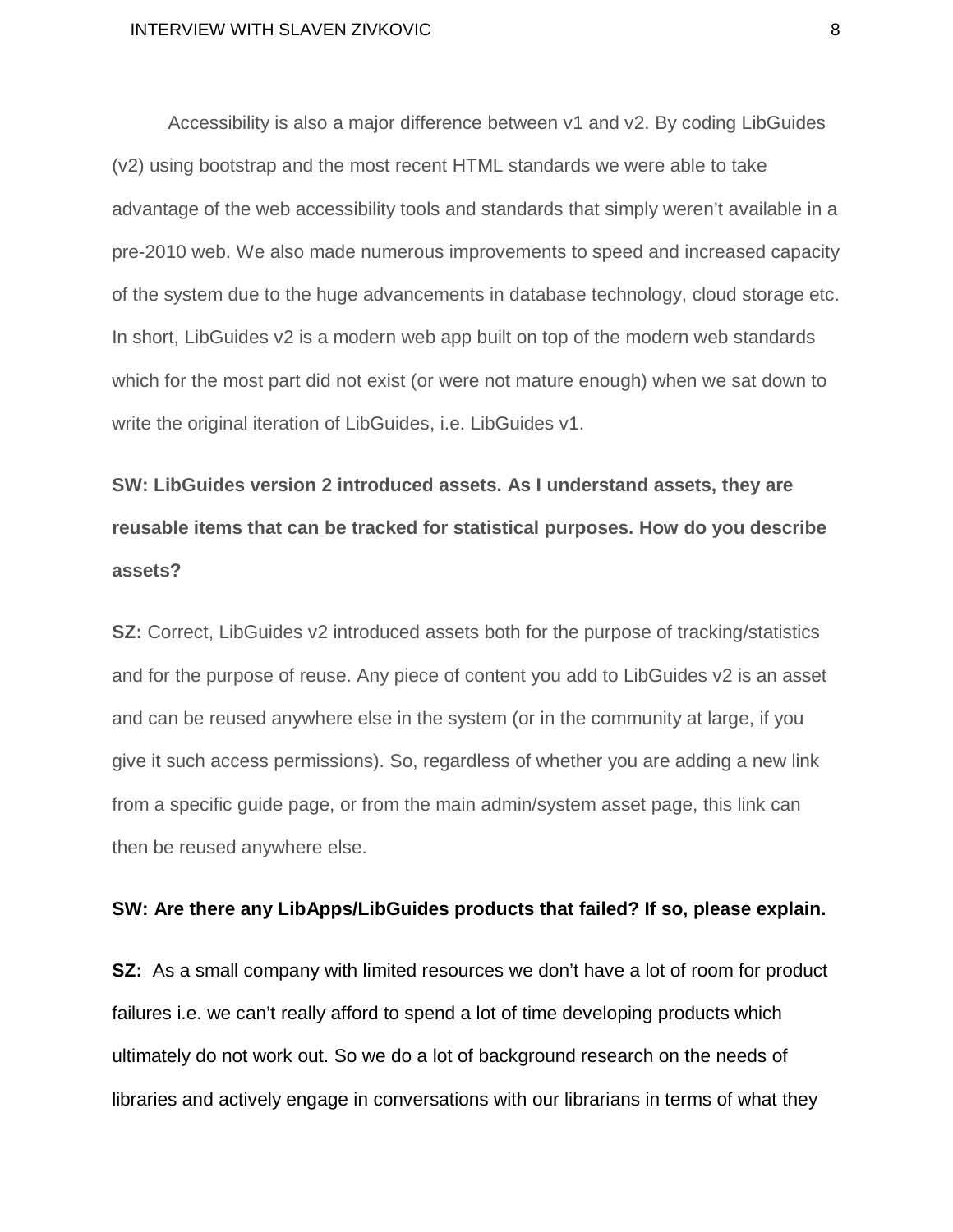need, what tools they would like to have which they currently do not, etc. In other words, before we start working on a product we already spent a considerable amount of time researching the need for such a product. This has helped us a great deal in terms of minimizing "product failures" because for a small team like ours this is critically important.

There was one product early on, about 2007/08, that I remember Marc Bertone and I worked out in our spare time just because we needed something for our own needs. Marc is our first employee / software developer – we worked together at Docutek and when I had an idea for Springshare he was the first person I recruited for the new effort – a great programmer and an all-around great guy. In any case, while working on LibGuides we developed LibMarks – it was a social bookmarking tool, kind of like an early version of del.icio.us but focused for library-related bookmarks.

We still have that domain and every now and then we debate how we could bring back the tool in some shape or form. As for why it didn't work out – to be honest we mostly developed it for our own needs and thought it would be a cool repository of librarian-related bookmarks but given our small size back in the day (really small size – there were just a few people involved with the company in the early years) we didn't really have bandwidth and resources to market multiple tools so we put all our energy and effort behind LibGuides. LibMarks – library bookmarks does have a nice ring to it so perhaps we can make it work, somehow.

**SW: I'm on the committee to redesign the website for a library association. I suggested using LibGuides but was told that Springshare was already**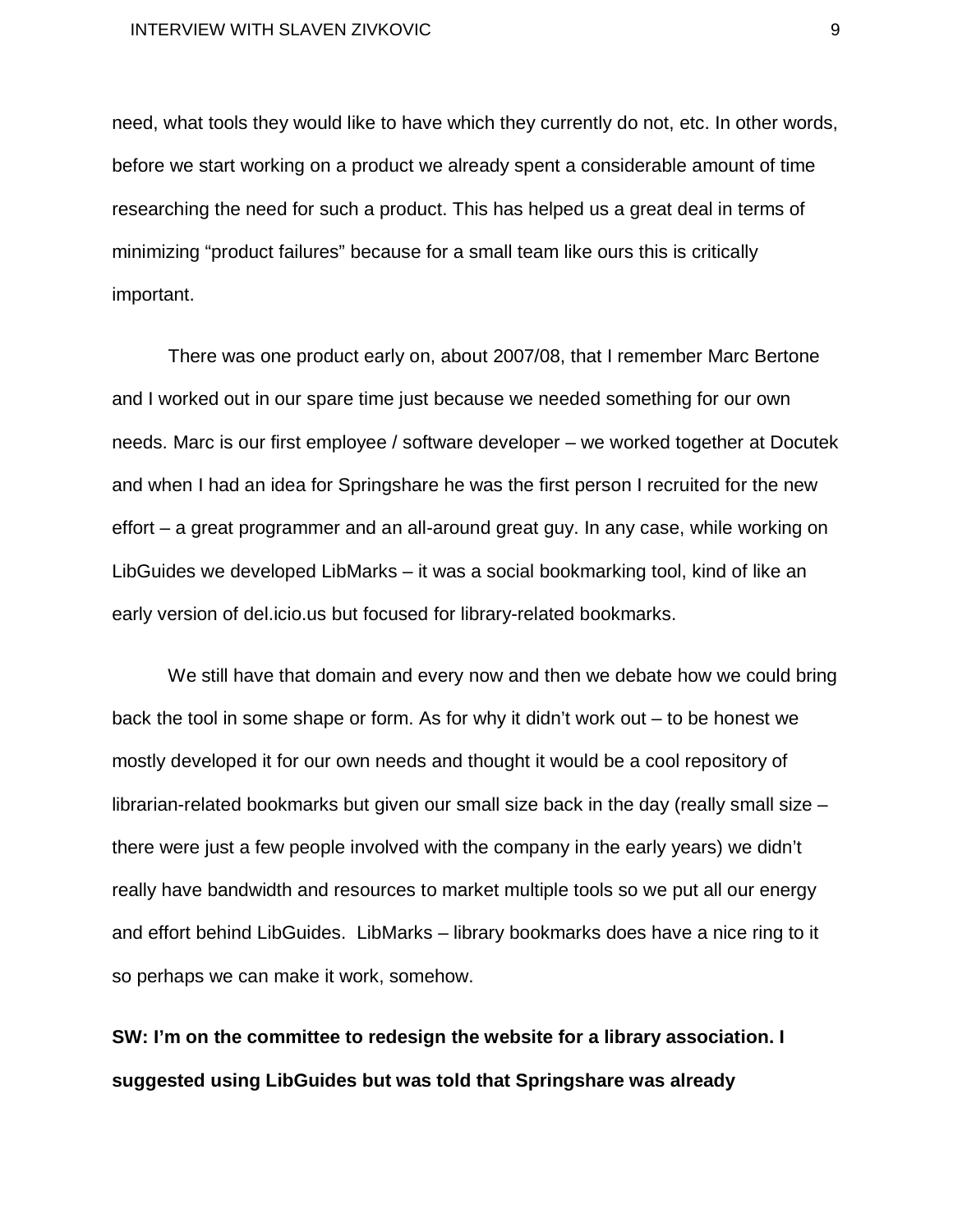# **approached and it was determined that the site was too big for LibGuides. What about LibGuides and scale? Are some institutional sites too big for LibGuides?**

**SZ:** Can we organize a webinar or two for your committee and show them what we can do? We have done significant work in the past couple of years on ensuring that the platform scales very nicely and all signs points that it indeed does. For example, we are powering the library website for the University of Phoenix and their hundreds of thousands of online students. Earlier this year we rolled out worldwide data centers hosted on Amazon Web Services (AWS) infrastructure which further increased our worldwide scalability. So I have a high level of confidence that we could handle pretty much any load that is thrown at us. We understand that LibGuides is not thought of as a website platform but we are working hard to dispel that notion and convince our libraries that they can host a very effective, affordable – and scalable – website using our LibGuides CMS platform.

**SW: What do you think of the open-source subject guide option SubjectsPlus (subjectsplus.com)?**

**SZ:** I feel that competition is good for any market, including ours too. It helps us get better and always improving. It's important to realize that pretty much everyone at our company comes from the library world and the majority of our staff (and developers) are/were librarians working at libraries all over the country (and we have a few international Springys too, who used to work at academic libraries) so we fully understand the challenges of the library profession and the ever-shrinking budgets and the like. As a commercial entity we do have a profit motive in that we need to pay out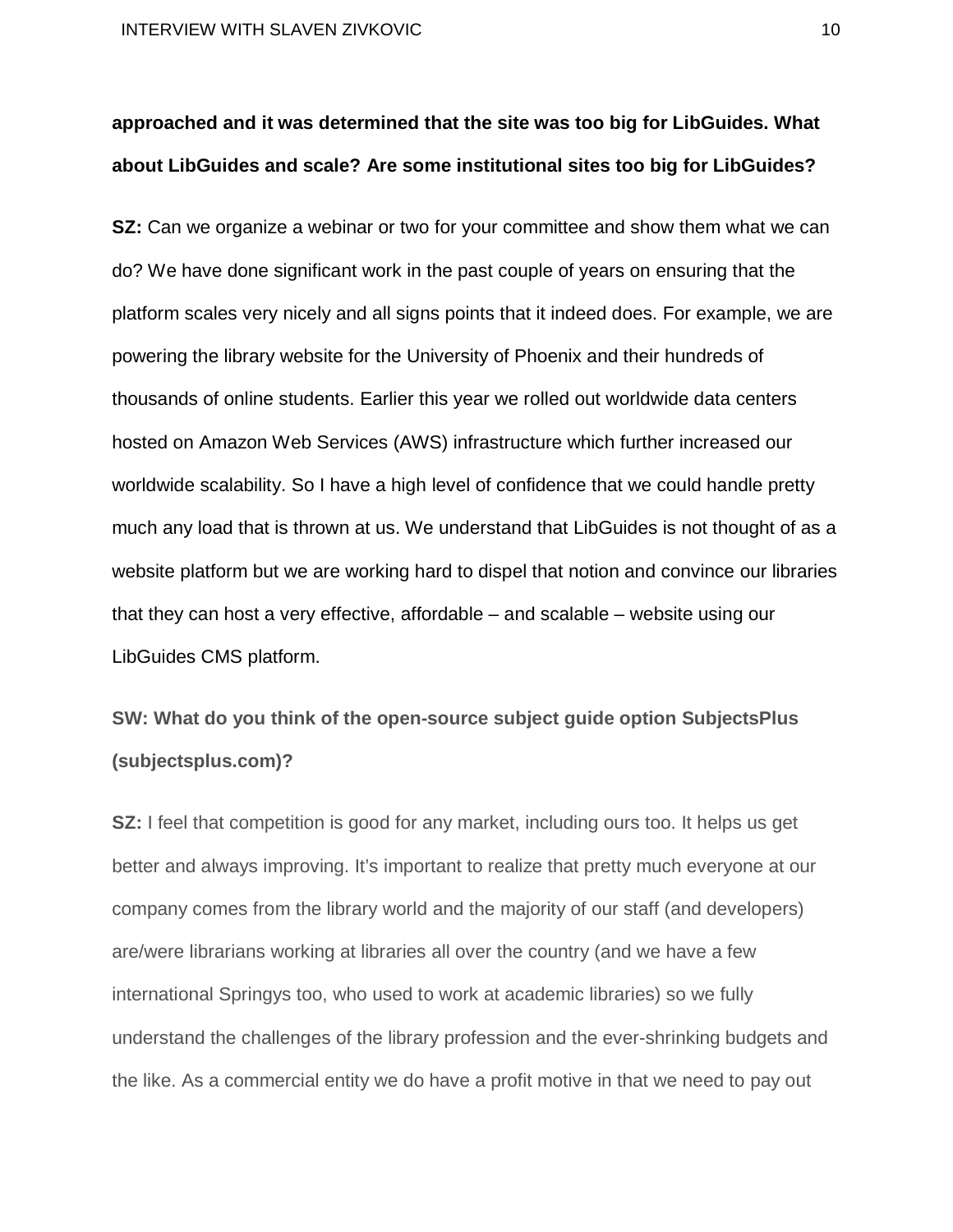salaries and ensure the wellbeing of our staff, but I think every one of our clients would agree that our tools provide the best bang for the buck and we were really successful in keeping the cost of LibGuides (and all other tools that we offer) as low as possible.

Back in the day, the libraries didn't have a lot of choices and for any technology/software needs they had to pay large sums that ate a chunk of their budgets. I think Springshare's approach has been validated in that it shows that you can, indeed, have a company that charges low prices yet provides an amazing value in terms of taking care of all the hosting and fixes and continued support and enhancements, all the while offering ample (free) resources in terms of customer service, training, webinars, help, etc. So, in short, I think we were able to differentiate our offering by having not only great software but also even greater customer service and support – all for the prices that are very reasonable by any standard.

### **SW: What is in the future for LibGuides?**

**SZ:** LibGuides is 10 years old. As most of us who have teenage kids know, once your "baby" enters teens, things change and the baby is (hopefully ;) more mature and more able to process the world view and the demands the world is putting on it. I truly feel LibGuides (and Springshare) is my baby and it has been an amazing journey to watch it grow. The best part, though, is that we are just getting started and LibGuides has a long road ahead – as the product matures and enters its teens, it will continue keeping pace with the latest and greatest web technologies to provide librarians an effective platform to share information and curate content.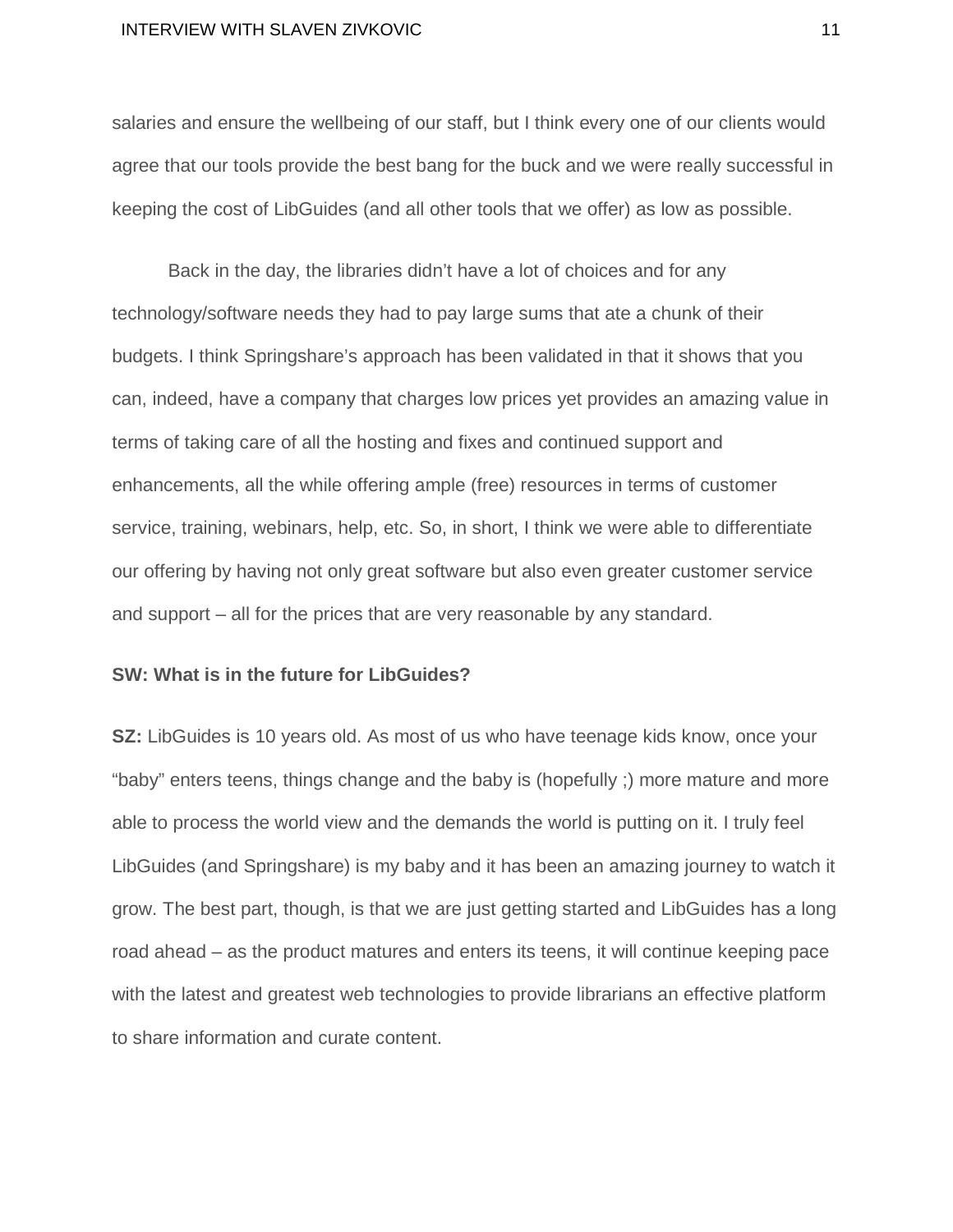The need for LibGuides and tools like LibGuides will only increase, imho – the amount of content and resources available at libraries is only increasing, not decreasing, and even the best search engines cannot replace the knowledge and the curation skills of the librarians. So the need for tools to curate resources effectively and efficiently – for any class, topic, subject, or a project will still be here for the next 10 years, too. Every year LibGuides gets dozens of new features and expanded functionality based on the feedback from our 100,000+ librarian user base. Our librarian users are our best source of ideas and as long as we keep listening to their suggestions and ideas, the future of LibGuides – and Springshare – is bright. What started as a simple product idea in my head has grown into a movement and a community and a growing company offering 5+ products to libraries all around the world. You can expect more of the same in the next 1, 3, 5 or 10 years.